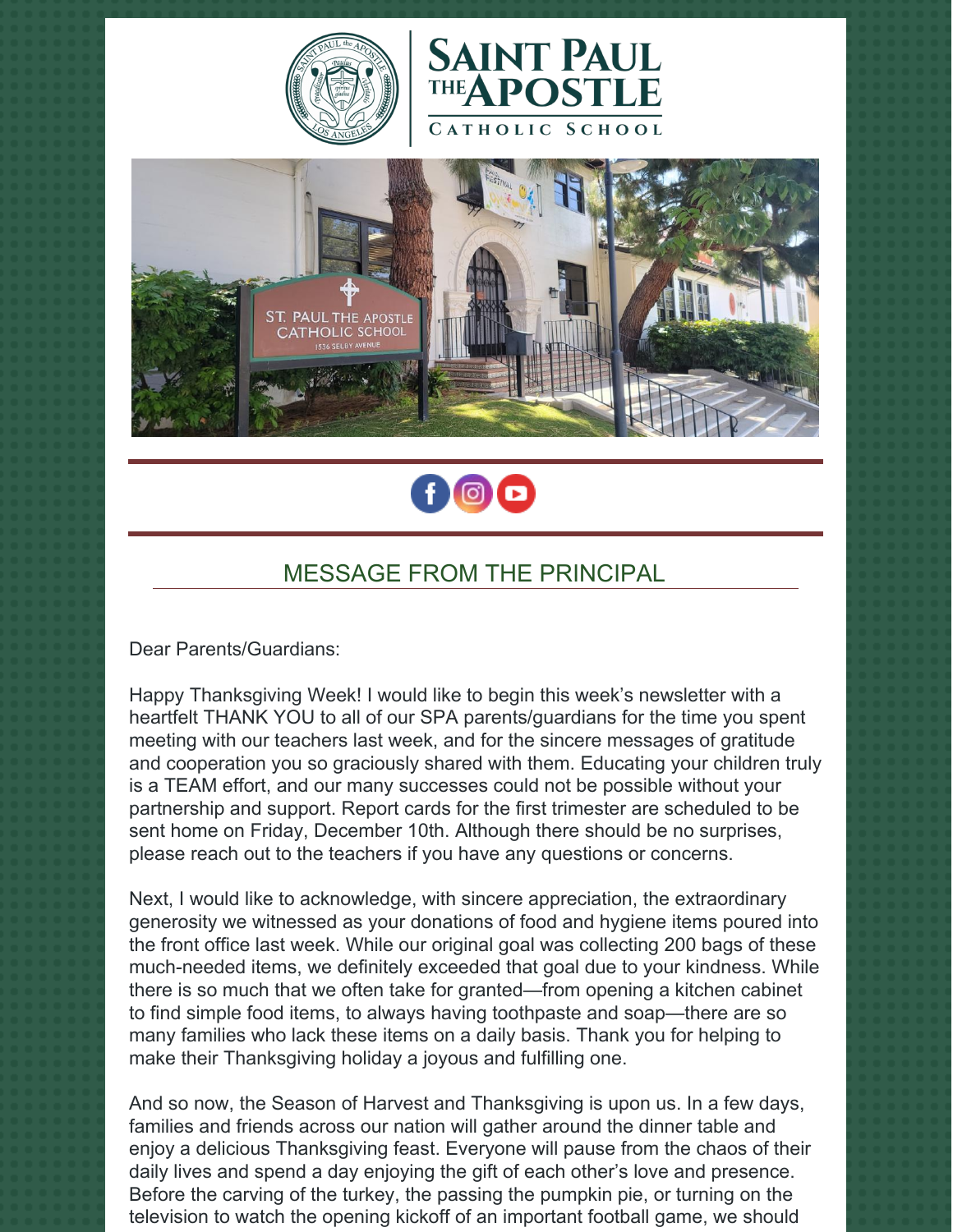all pause to offer a prayer of thanksgiving symbolizing our eternal gratitude for God's unconditional love and care. We can certainly count our blessings when we reflect upon the many "gifts" of our school, our community, and our faith. Please note the following.

As principal of St. Paul the Apostle School, I am truly thankful for many things. I am grateful for the opportunity to serve in a role that helps bring our students closer to God. The fact that each day begins and ends with prayer, that we are able to refer to God and Scripture on a daily basis, and that we frequently celebrate the Sacrament of the Eucharist is a gift I wish more people could experience. For this, I am thankful.

Secondly, I am thankful for the Paulist Fathers, the DMJ Sisters, the administration, faculty and support staff members who continue to be Christ for our students on a daily basis. It is an amazing feeling to see so many individuals going above and beyond in helping our students develop not only intellectually, but spiritually, socially, and emotionally as well. For this, I am thankful.

Next, I am thankful for the wonderful presence of our community. So very often I receive compliments on the strength and closeness of our SPA community. We have a very dedicated School Board, Finance Committee, PWC, and Sr. Stella Foundation who work diligently to ensure that SPA remains community-based. We have so many parents who give of their time and talent for the enhancement of our school and our students. For this, I am thankful.

And finally, I am thankful for the gift of our students. To hear their laughter, to see their learning progress, and to witness their evangelization is a powerful image. Their smiles, innocence, and unconditional love reinforce the belief that peace and happiness can exist in a world of chaos and turmoil. For this, I am thankful.

I wish for all of you the same blessings you have brought to us. I pray that we may continue to be a blessing in each other's lives, just as Jesus is in ours. May you all have a blessed and Happy Thanksgiving filled with the peace of God, and the love of family and friends!

Peace and Blessings,

Crystal Pinkofsky **Principal** 

# **ANNOUNCEMENTS**

#### **THANKSGIVING VACATION**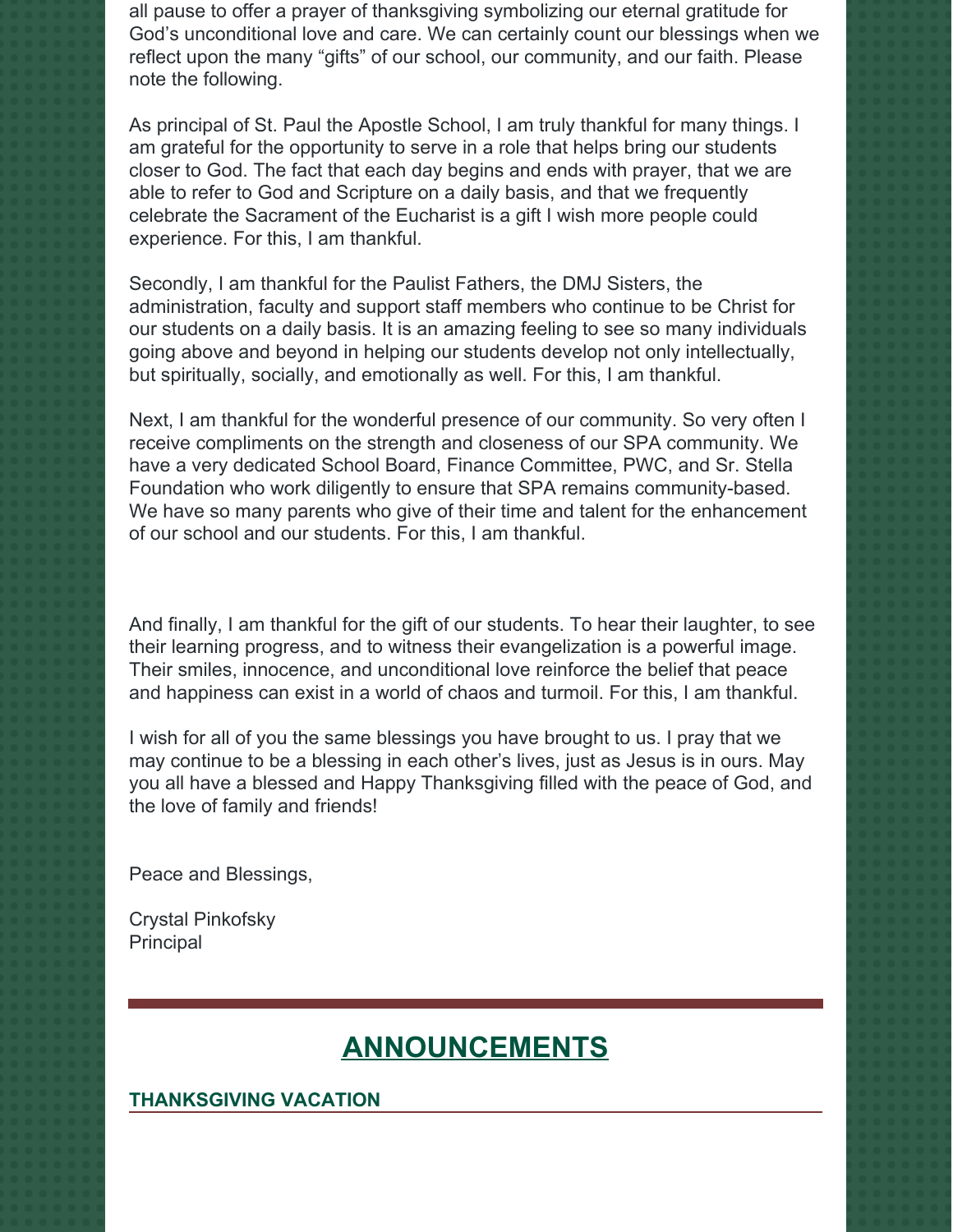

A full day of classes will be held Monday and Tuesday this week. School will not be in session Wednesday, Thursday and Friday this week as we celebrate the Thanksgiving holiday. Classes will resume next Monday morning.

## **SPA NIGHT OF LIGHTS**



Everyone is invited to join us for a special Advent evening of music and celebration on December 4, following the 5:00 Saturday evening Mass. This event will be held from 6:00 p.m. until 9:00 p.m. Families are invited to sign-up to walk-through the collection of beautiful family creches and creatively decorated Christmas trees. The walk will begin in the church, and will proceed along a lit pathway to the Parish Center where you will be able to enjoy the Hot Chocolate & Coffee Bar, the Wine & Eggnog Bar, some delicious cookies and other treats. Please note that masks will be required inside the church and Parish Center.

**SPA Community Crèche Display:** You are invited to bring your personal home crèche (nativity scene) to display inside the church. Each set will be numbered and labeled with your name. If you have a special set that you would like to have on display please click on this link, **[Creche](https://r20.rs6.net/tn.jsp?f=001bpQnVBmfFLWzJDL99dbsQ1tyMHozCf9l-lZEy6HF8KYOsDeJjL23Y27v5QMZ6XkGXRGyOiHat2FyTanbAyhNPghO5O5hVQBn8cG8v8V5gEBRqtGnTtG6N2QwF1-4yY98XKLvmGBCHES4f4rHY9343tCbf07X8YjwPXEhR0fR7Afc6IMU52-ozW6soCxhyPIqxkEEY2u6cleOA19Er46lt6yJw-sZuNQHPqqrJyll2Wu39Gwu2glWu-MJ2K8C4l7yhb8owYXBW8UnL37cWev1iqpUE4T6OnSF&c=ZVnHewhkeBj_fjz2ieInVPHgsycds2hR4w5gj1Ux315y6Y34OSeuwg==&ch=Qv60jGo1EQ-YsKF3kKoSzBs9uf1cKKUxjqjsqRAcPIZ0UfKA3WIH2Q==) Sign Up**.

**Night of Lights Event Tickets and Sign-Ups:** Sign-up for a timed entry slot (one slot per household). Time slots are available every 30 minutes from 6:00 - 9:00 p.m. Each household may come *anytime* during the 30-minute slot, but please limit your time in the church and inside the Parish Center to the allocated 30 minutes as a courtesy to others. Everyone is invited to stay after the tour and enjoy refreshments outside the Parish Center. Please click on the button below to sign-up for your timed entry.

### **Event [Tickets](https://r20.rs6.net/tn.jsp?f=001aNtUMhxZpFzNsYQPlVbrkaZPaWCs6ZLU_sG80dwGF-bHKWQZqUwoA5lJflziRzT1RytxNDZJWUNbISV2e_SDmZjgXVp81MvK2kZBgsJfW6PbURrn1ahvnlk2O-zhxalv7cniJxkA2mypPf85tmcmqD92qLYfY1GjIjyaB_aI3jhlJgze9CAChE2Phkrq_OfjSSMhq73BH-a5-5aXGy8DKg==&c=Jq3J6IYW9Y4RqCZedQG7n3Wj95OfiAvScJgQZvXkBYOwTwN95uof6Q==&ch=4stAJ8poqI4abPts-hIQ5-dqNbNZv0HUNo1rHX0MJXAmT9L6jpnQfg==)**

The suggested donation for tickets is \$10/person or \$25/household. Click on the links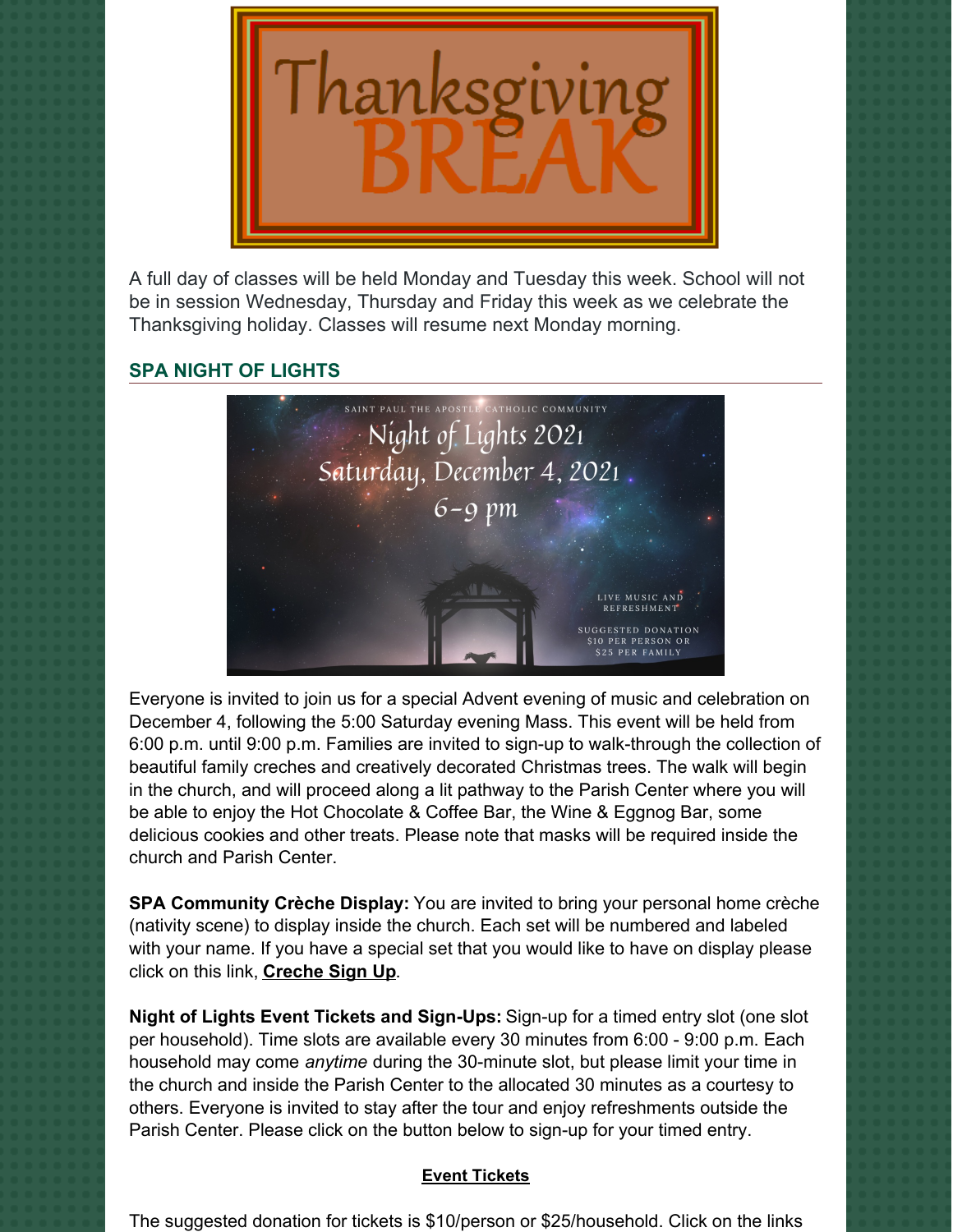below to purchase your tickets and sign up for a time.

## **Timed Event [Sign-Up](https://r20.rs6.net/tn.jsp?f=001aNtUMhxZpFzNsYQPlVbrkaZPaWCs6ZLU_sG80dwGF-bHKWQZqUwoA5lJflziRzT1sRf1aKnwifuZzzz9se-eDnTkBmOI-IQxcvgMMgoBcWKqLmJQ1No1iiOAhHTOusH4TdcXQXmyFkuL0D59C3jL4jNNw3MlaJgPFYaZ8kvy5acVNkOYOQBlxh-hvVeAZmOt&c=Jq3J6IYW9Y4RqCZedQG7n3Wj95OfiAvScJgQZvXkBYOwTwN95uof6Q==&ch=4stAJ8poqI4abPts-hIQ5-dqNbNZv0HUNo1rHX0MJXAmT9L6jpnQfg==)**

## **SPA ADVENT FAITH GROUPS**



Everyone is cordially invited to experience the season of Advent in a meaningful way. Small Advent faith groups are being formed now. The groups will meet once per week, for four weeks leading up to Christmas. The meetings will be held through Zoom and/or in person. If you are interested please contact Tami Georgeff at 310-903-3451 or at **[Tamigeo1224@gmail.com](mailto:Tamigeo1224@gmail.com)**.

## **2022 YEARBOOK ORDERS**



It's time to order your 2021-2022 St. Paul the Apostle School yearbook! Don't miss out! It is a wonderful way to remember the school year! You can just click **[HERE](https://www.prestoregister.com/cgi-bin/order.pl?ref=spapostle_school&fm=3)** to order.

\$35- if ordered between November 16th – December 17th \$45- if ordered between December 18th – January 18th \$55- if paid for in June during yearbook distribution, but there is no guarantee there will be any yearbooks left.

## **SPA VACCINATION CLINIC SITE**

St. Paul the Apostle Church will be hosting a COVID-19 vaccination site in the Parish Center on Wednesday, December 8, from 10:00 a.m. until 2:00 p.m. First, second and booster doses will be available and are free to everyone. Medical insurance is not required. For eligibility guidelines visit VaccinateLACounty.com. A consent form is required for all minors ages 5 through 17. Minors who are 5 through 15 –years old MUST be accompanied



by their parent, legal guardian, or responsible adult. If the child is accompanied by a responsible adult, the consent form must name the responsible person and be signed by the parent or legal guardian. You can sign up today using the following link: